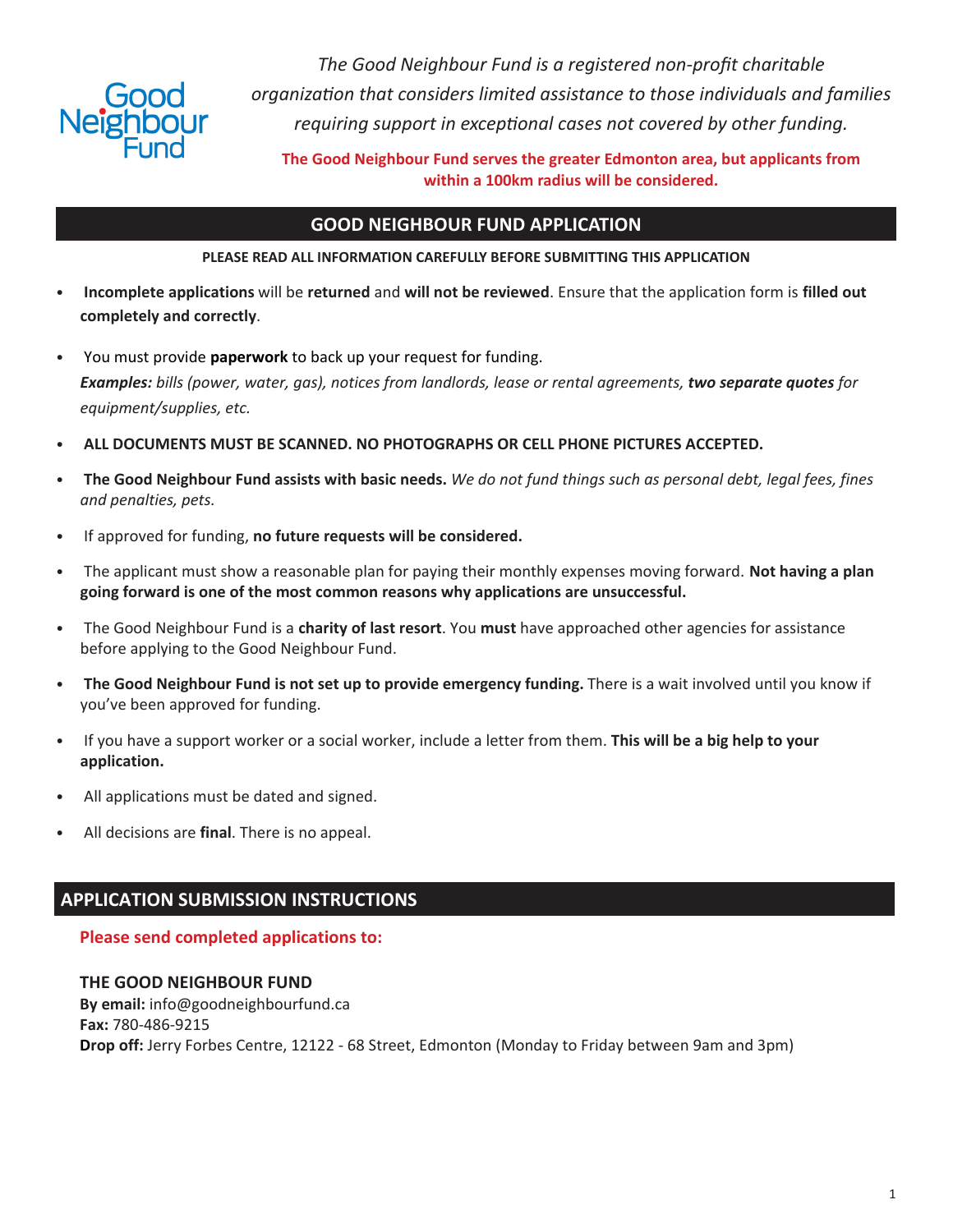### **PERSONAL INFORMATION - PLEASE PRINT**

| HAVE YOU EVER RECEIVED FUNDING FROM THE GOOD NEIGHBOUR FUND BEFORE?                                                     |  |  |  |
|-------------------------------------------------------------------------------------------------------------------------|--|--|--|
| YES $\Box$ NO $\Box$                                                                                                    |  |  |  |
| If you answered YES, you are ineligible for further funding.                                                            |  |  |  |
|                                                                                                                         |  |  |  |
|                                                                                                                         |  |  |  |
|                                                                                                                         |  |  |  |
| What is the best way to contact you? PHONE $\Box$ EMAIL $\Box$                                                          |  |  |  |
|                                                                                                                         |  |  |  |
|                                                                                                                         |  |  |  |
| If you haven't lived at your current residence for a minimum of one year please list address of your last residence(s). |  |  |  |
|                                                                                                                         |  |  |  |
|                                                                                                                         |  |  |  |
|                                                                                                                         |  |  |  |
|                                                                                                                         |  |  |  |
|                                                                                                                         |  |  |  |
| WHAT IS YOUR CURRENT LIVING ARRANGEMENT                                                                                 |  |  |  |
| □ LIVE WITH PARENT/GUARDIAN                                                                                             |  |  |  |
| □ LIVE WITH SPOUSE/PARTNER                                                                                              |  |  |  |
| $\Box$ LIVE ALONE                                                                                                       |  |  |  |
| $\Box$ LIVE IN SHARED ACCOMODATIONS                                                                                     |  |  |  |
|                                                                                                                         |  |  |  |
|                                                                                                                         |  |  |  |
|                                                                                                                         |  |  |  |
| AGE OF DEPENDENTS CURRENTLY LIVING IN YOUR CARE? (under the age of 18 years old)                                        |  |  |  |
|                                                                                                                         |  |  |  |
|                                                                                                                         |  |  |  |
|                                                                                                                         |  |  |  |

**AGE AND RELATIONSHIP OF ADULTS CURRENTLY LIVING AT THE APPLICANTS RESIDENCE**? **(over the age of 18 years old)**

**\_\_\_\_\_\_\_\_\_\_\_\_\_\_\_\_\_\_\_\_\_\_\_\_\_\_\_\_\_\_\_\_\_\_\_\_\_\_\_\_\_\_\_\_\_\_\_\_\_\_\_\_\_\_\_\_\_\_\_\_\_\_\_\_\_\_\_\_\_\_\_\_\_\_\_\_\_\_\_\_\_\_\_\_\_\_\_\_\_\_\_\_\_\_\_\_\_\_**

**\_\_\_\_\_\_\_\_\_\_\_\_\_\_\_\_\_\_\_\_\_\_\_\_\_\_\_\_\_\_\_\_\_\_\_\_\_\_\_\_\_\_\_\_\_\_\_\_\_\_\_\_\_\_\_\_\_\_\_\_\_\_\_\_\_\_\_\_\_\_\_\_\_\_\_\_\_\_\_\_\_\_\_\_\_\_\_\_\_\_\_\_\_\_\_\_\_\_**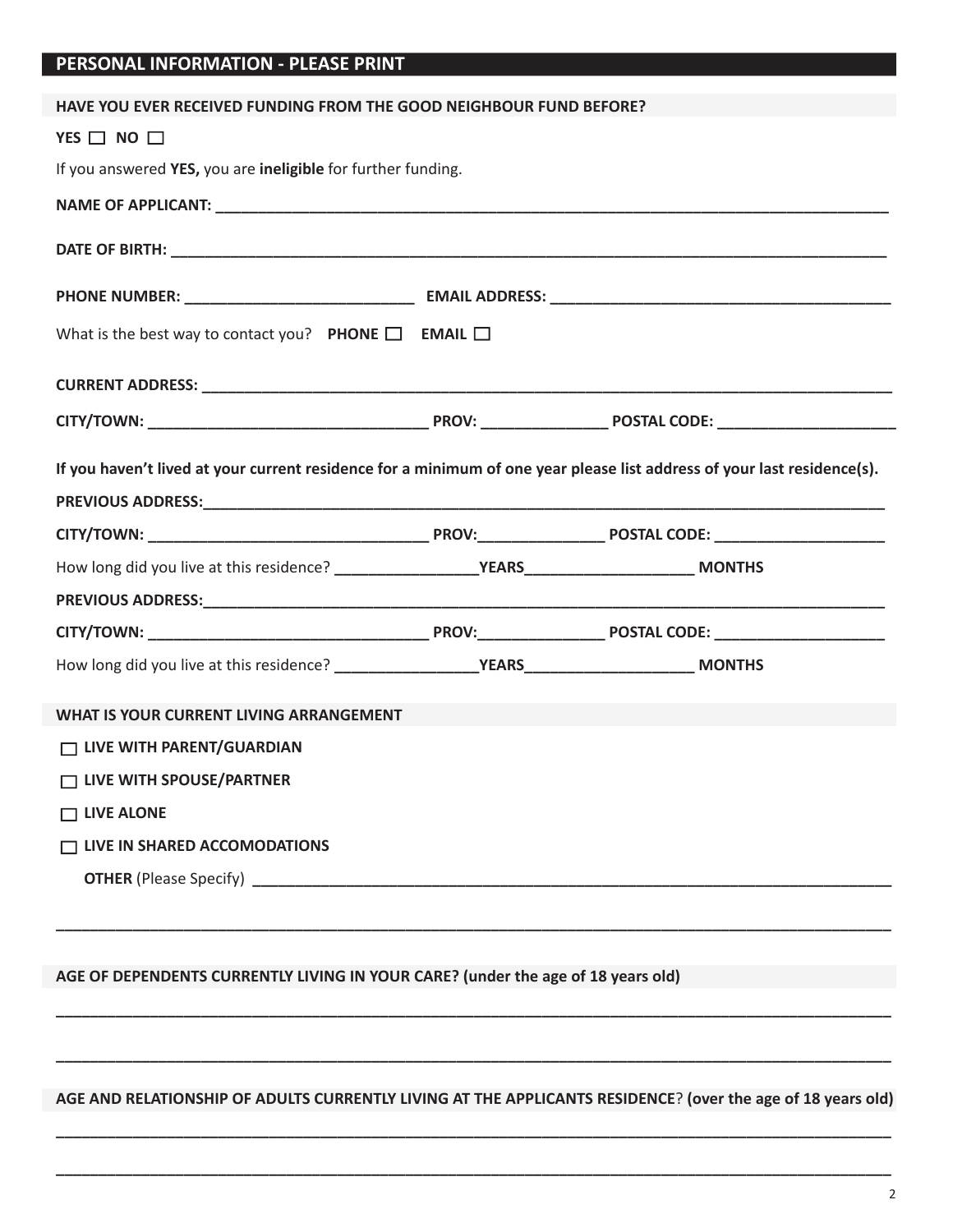| <b>APPLICANT INCOME - (TABLE A)</b>                    | <b>SPOUSE/PARTNER INCOME - (TABLE C)</b>               |
|--------------------------------------------------------|--------------------------------------------------------|
| ARE YOU CURRENTLY EMPLOYED?                            | ARE YOU CURRENTLY EMPLOYED?                            |
| YES $\Box$ NO $\Box$ FULL TIME $\Box$ PART TIME $\Box$ | YES $\Box$ NO $\Box$ FULL TIME $\Box$ PART TIME $\Box$ |
| IF YES, WHO IS YOUR EMPLOYER(S)?                       | IF YES, WHO IS YOUR EMPLOYER(S)?                       |
|                                                        |                                                        |
| HOW LONG HAVE YOU BEEN EMPLOYED WITH THIS<br>COMPANY?  | HOW LONG HAVE YOU BEEN EMPLOYED WITH THIS<br>COMPANY?  |
| Years Months                                           |                                                        |
| WHAT IS YOUR MONTHLY *NET INCOME FROM YOUR<br>JOB(S)?  | WHAT IS YOUR MONTHLY *NET INCOME FROM YOUR<br>JOB(S)?  |
| monthly                                                | monthly                                                |
|                                                        |                                                        |

\*NET monthly income is the amount of earnings after all deductions have been taken from your GROSS pay, such as payroll taxes and retirement plan contributions, etc.

## **DO YOU COLLECT INCOME FROM ANY OF THE FOLLOWING SOURCES?**

Please check all that apply and provide the monthly dollar amount.

| <b>APPLICANT INCOME - (TABLE B)</b>                |                       | <b>SPOUSE/PARTNER INCOME - (TABLE D)</b>          |                           |
|----------------------------------------------------|-----------------------|---------------------------------------------------|---------------------------|
| $\Box$ INCOME SUPPORT/SFI                          |                       | $\Box$ INCOME SUPPORT/SFI                         | $\frac{1}{2}$ monthly     |
| $\Box$ AISH                                        |                       | $\Box$ AISH                                       | $\frac{1}{2}$ monthly     |
| □ EMPLOYMENT INSURANCE \$ ________________ monthly |                       | $\Box$ EMPLOYMENT INSURANCE $\frac{2}{3}$ monthly |                           |
| $\Box$ WCB                                         | $\frac{1}{2}$ monthly | $\Box$ WCB                                        | $\frac{2}{5}$ monthly     |
| $\Box$ DISABILITY SUPPORT                          | $\frac{2}{5}$ monthly | $\Box$ DISABILITY SUPPORT                         | $\frac{2}{5}$ monthly     |
| $\Box$ PENSION                                     |                       | $\Box$ PENSION                                    | $\frac{2}{5}$ monthly     |
| $\Box$ CPP                                         | $\frac{2}{5}$ monthly | $\Box$ CPP                                        | $\frac{2}{5}$ monthly     |
| $\Box$ OLD AGE SECURITY                            |                       | $\Box$ OLD AGE SECURITY                           |                           |
| $\Box$ STUDENT LOAN*                               |                       | $\Box$ STUDENT LOAN*                              | $\frac{1}{2}$ monthly     |
| $\Box$ CANADA CHILD BENEFIT                        | $\frac{2}{5}$ monthly | $\Box$ CANADA CHILD BENEFIT                       |                           |
| $\Box$ CHILD SUPPORT                               |                       | $\Box$ CHILD SUPPORT                              | $\frac{1}{2}$<br>_monthly |
| $\Box$ OTHER ______________                        |                       | $\Box$ OTHER ______________                       | _monthly<br>$\sim$        |

**\***If you have received or will be receiving a student loan, you **MUST** provide a copy of your Alberta Student Aid **Notce of Assessment.**

**\_\_\_\_\_\_\_\_\_\_\_\_\_\_\_\_\_\_\_\_\_\_\_\_\_\_\_\_\_\_\_\_\_\_\_\_\_\_\_\_\_\_\_\_\_\_\_\_\_\_\_\_\_\_\_\_\_\_\_\_\_\_\_\_\_\_\_\_\_\_\_\_\_\_\_\_\_\_\_\_\_\_\_\_\_\_\_\_\_\_\_\_\_\_\_\_\_\_**

### **DO YOUR DEPENDENT(S) RECEIVE MONTHLY INCOME FROM A SOURCE NOT LISTED ABOVE? (TABLE E)**

**YES NO** □

**Please Explain: \_\_\_\_\_\_\_\_\_\_\_\_\_\_\_\_\_\_\_\_\_\_\_\_\_\_\_\_\_\_\_\_\_\_\_\_\_\_\_\_\_\_\_\_\_\_\_\_\_\_\_\_\_\_\_\_\_\_\_\_\_\_\_\_\_\_\_\_\_\_\_\_\_\_\_\_\_\_\_\_\_\_\_\_\_**

 $\zeta$  monthly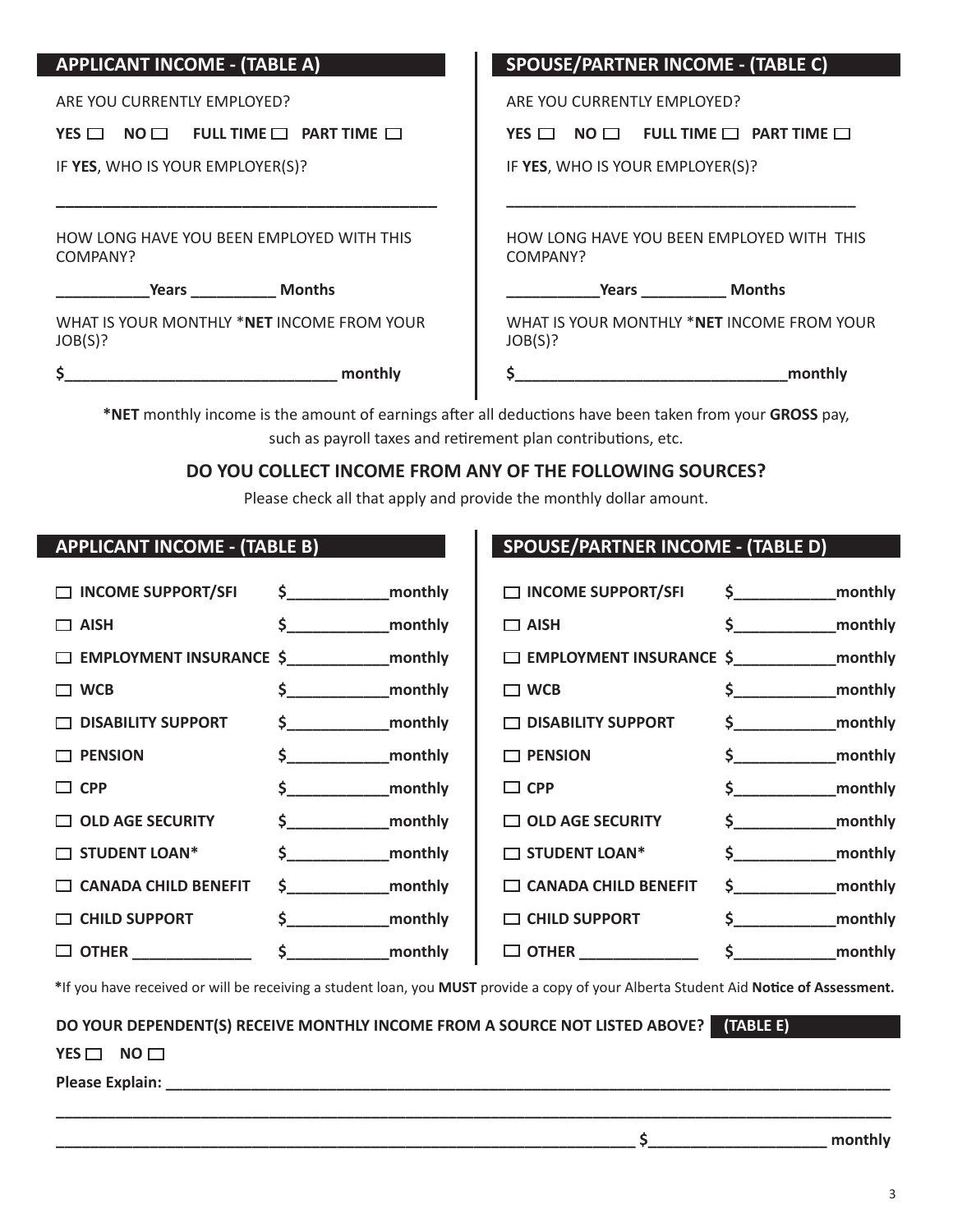| IF YOU HAVE ADULT CHILDREN LIVING IN YOUR HOME (18 years old and older) DO THEY CONTRIBUTE TOWARDS |         |
|----------------------------------------------------------------------------------------------------|---------|
| YOUR MONTHLY HOUSEHOLD EXPENSES? (TABLE F)                                                         |         |
| YES $\Box$ NO $\Box$                                                                               |         |
|                                                                                                    | monthly |
|                                                                                                    |         |
|                                                                                                    |         |
|                                                                                                    |         |
|                                                                                                    |         |

# **INCOME - ADD THE TOTALS FROM THE PREVIOUS TABLES (A+B+C+D+E+F)**

| <b>APPLICANTS NET INCOME (TABLE A)</b>         |                    | monthly |
|------------------------------------------------|--------------------|---------|
| <b>APPLICANTS ADDITIONAL SOURCES (TABLE B)</b> | $\mathsf{\hat{S}}$ | monthly |
| <b>SPOUSE/PARTNER NET INCOME (TABLE C)</b>     |                    | monthly |
| SPOUSE/PARTNER ADDITIONAL SOURCES (TABLE D)    |                    | monthly |
| <b>DEPENDENT OTHER SOURCES (TABLE E)</b>       |                    | monthly |
| ADULT CONTRIBUTION AMOUNT ONLY (TABLE F)       |                    | monthly |
|                                                | <b>TOTAL</b> \$    | monthly |

## **ASSETS**

| DO YOU OWN YOUR OWN HOME? YES $\square$ NO $\square$                                            |                                                                                                                       |
|-------------------------------------------------------------------------------------------------|-----------------------------------------------------------------------------------------------------------------------|
| If YES, what is the approximate value of your home?                                             |                                                                                                                       |
| What is the amount remaining on your mortgage?                                                  | <u> 1989 - Johann Harry Harry Harry Harry Harry Harry Harry Harry Harry Harry Harry Harry Harry Harry Harry Harry</u> |
| DO YOU OR YOUR SPOUSE/PARTNER OWN OR LEASE A VEHICLE(S)?                                        | $\Box$ YES $\Box$ NO                                                                                                  |
| If YES, what is the year, make, mileage (kms) and approximate value                             |                                                                                                                       |
| of the vehicle(s)?                                                                              |                                                                                                                       |
| What is the <b>amount owing</b> on the vehicle(s)?                                              | $\mathsf{\$}$                                                                                                         |
| <b>Additional vehicles (Please list)</b>                                                        |                                                                                                                       |
| DO YOU OR YOUR SPOUSE/PARTNER HAVE ANY INVESTMENTS? - (RRSP, GIC, SAVINGS, OTHER) YES □ NO□     |                                                                                                                       |
| What is the total value of these investments?                                                   |                                                                                                                       |
| HAVE YOU, OR YOUR SPOUSE/PARTNER RECEIVED, OR WILL BE RECEIVING, MONEY FROM INSURANCE AND/OR AN |                                                                                                                       |
| INSURANCE SETTLEMENT? $YES$<br>NO <sub>1</sub>                                                  |                                                                                                                       |
| What is the approximate settlement value?                                                       |                                                                                                                       |
|                                                                                                 |                                                                                                                       |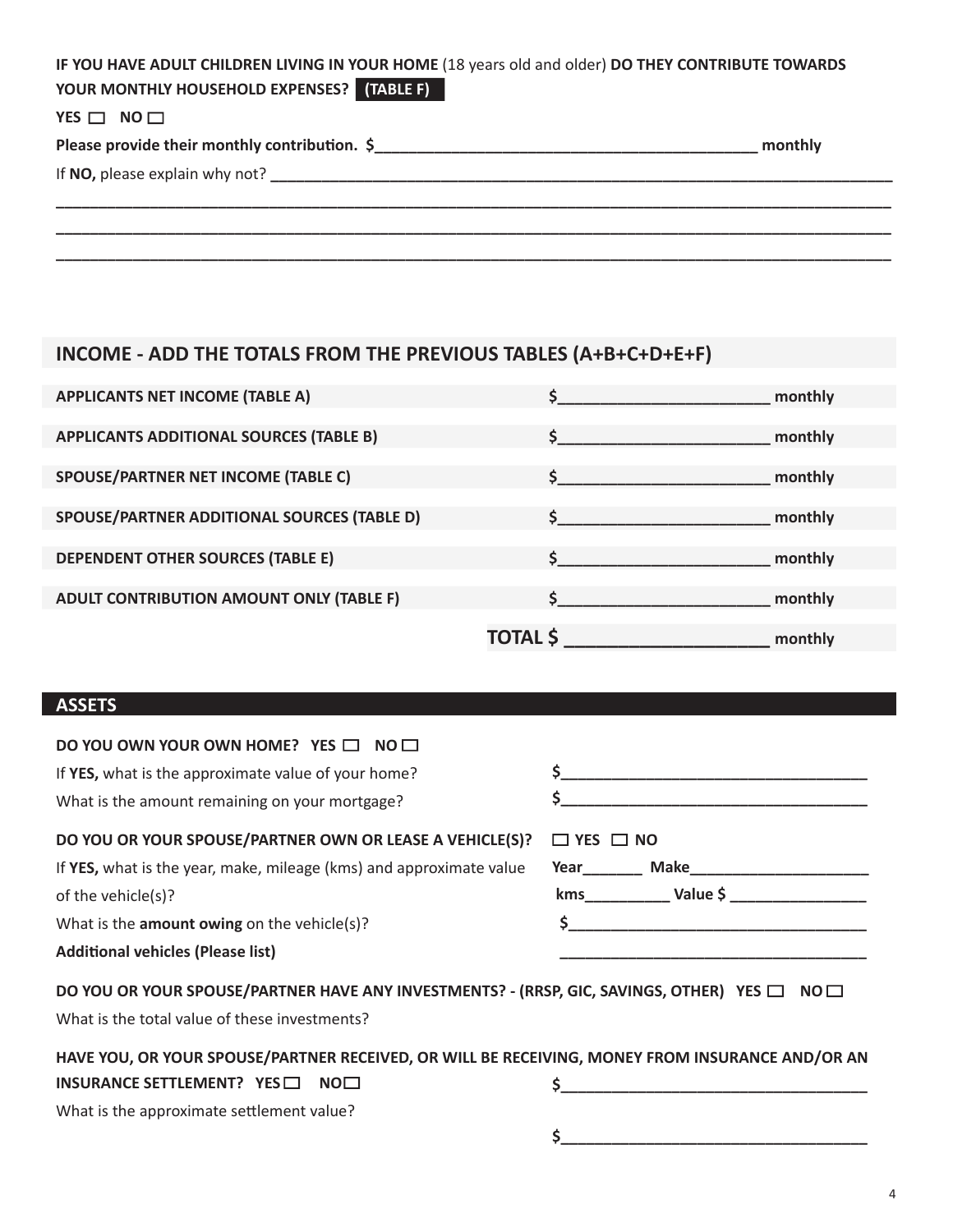| DO YOU OR YOUR SPOUSE HAVE ANY OTHER ASSETS NOT LISTED? YES $\Box$ NO $\Box$ |                 |
|------------------------------------------------------------------------------|-----------------|
|                                                                              |                 |
|                                                                              |                 |
|                                                                              |                 |
|                                                                              |                 |
| <b>ASSETS</b>                                                                | <b>TOTAL \$</b> |

# **MONTHLY EXPENSES**

If you are living in shared accomodatons please indicate **YOUR** monthly porton only.

| Rent/Mortgage:                                    |                 | monthly |
|---------------------------------------------------|-----------------|---------|
| Gas/Furnace:                                      | $\sim$          | monthly |
| <b>Electricity:</b>                               | $\sim$          | monthly |
| Water:                                            | $\sim$          | monthly |
| Phone (Home):                                     |                 | monthly |
| Phone (Cell):                                     |                 | monthly |
| Internet:                                         | \$              | monthly |
| Cable:                                            |                 | monthly |
| <b>Food/Groceries:</b>                            |                 | monthly |
| Clothing:                                         | $\sharp$        | monthly |
| <b>Medical expenses (non-insurable):</b>          |                 | monthly |
| Child care - Number of children in child care: (# | $\mathsf{\$}$   | monthly |
| <b>Vehicle payments:</b>                          |                 | monthly |
| <b>Vehicle insurance:</b>                         | $\sim$          | monthly |
| Vehicle gas:                                      |                 | monthly |
| <b>Vehicle maintenance:</b>                       | $\frac{1}{2}$   | monthly |
| <b>Bus pass:</b>                                  |                 | monthly |
| Taxi:                                             | $\sim$          | monthly |
| Other monthly expenses (please list)              |                 |         |
|                                                   |                 | monthly |
|                                                   | $\sim$          | monthly |
|                                                   | S.              | monthly |
|                                                   | \$              | monthly |
| <b>MONTHLY EXPENSES</b>                           | <b>TOTAL \$</b> |         |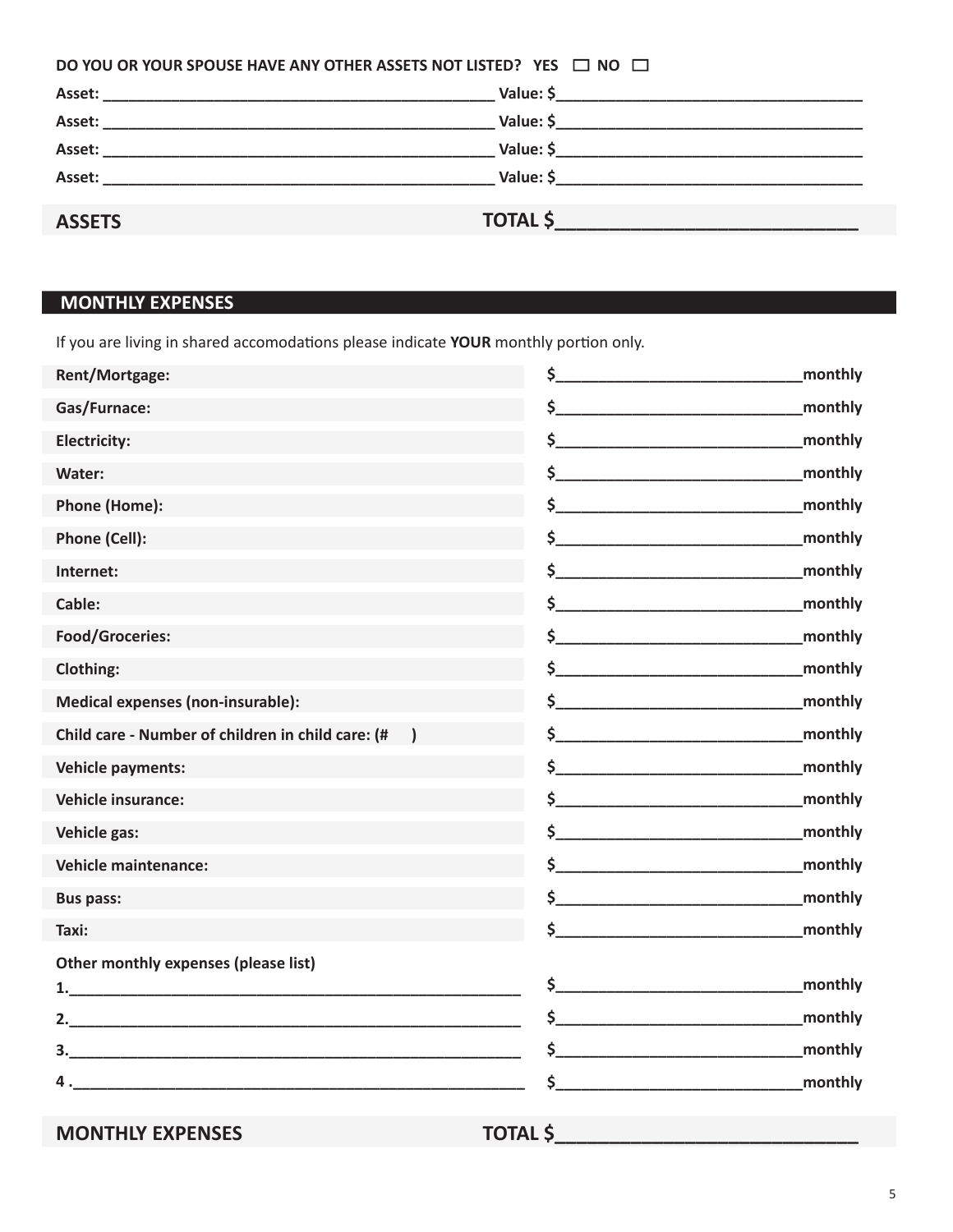# **REQUEST FOR FUNDING - PLEASE PRINT**

| WHAT DO YOU NEED FUNDING ASSISTANCE FOR? (Check which box(es) applies)                                                                                                                     |
|--------------------------------------------------------------------------------------------------------------------------------------------------------------------------------------------|
| Rental Arrears - Total Amount Requested: \$_____________________<br>(You must include a copy of your lease agreement, statement of arrears and eviction notice if one has<br>been issued.) |
| Damage Deposit - Total Amount Requested: \$______________________<br>(You must include a copy of a rent report/intent to rent, or a lease agreement if applicable.)                        |
| First Month of Rent - Total Amount Requested: \$<br>(You must include a copy of a rent report/intent to rent, or a lease agreement if applicable.)                                         |
| Utility Bill - Total Amount Requested: \$______________________<br>(You must include a copy of all pages of the most recent bill, and a disconnection notice if applicable.)               |
| Food/Clothing/Household Items/Furniture - Total Amount Requested: \$                                                                                                                       |
| Medical Equipment or Supplies - Total Amount Requested: \$                                                                                                                                 |
| (You must include quotes from two suppliers.)                                                                                                                                              |
| OTHER (PLEASE EXPLAIN) - Total Amount Requested: \$_______________________                                                                                                                 |
|                                                                                                                                                                                            |
| TOTAL AMOUNT REQUESTED (COMBINED): \$_____________________                                                                                                                                 |

\*IF YOU DO NOT INCLUDE THE PROPER DOCUMENTATION TO SUPPORT YOUR REQUEST FOR FUNDING YOUR **APPLICATION WILL BE REJECTED**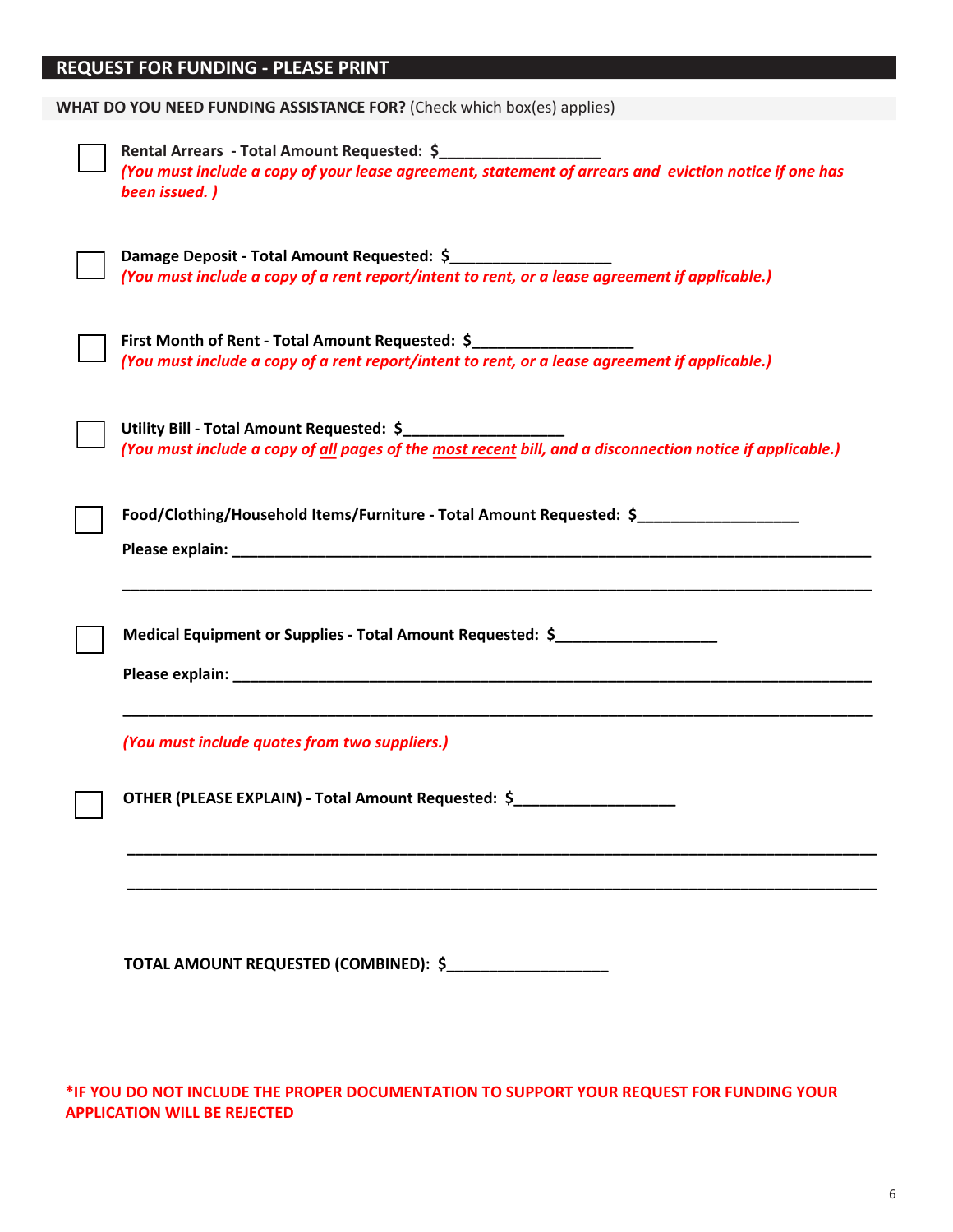# **APPLICATION QUESTIONNAIRE - PLEASE PRINT**

#### PLEASE EXPLAIN THE CIRCUMSTANCES THAT LED TO YOUR CURRENT SITUATION?

**EXAMPLES:** Loss of job, medical illness, divorce, etc.)

WHAT CHANGES WILL YOU MAKE TO ENSURE THIS EXPENSE IS NOT AN ISSUE IN THE FUTURE?

DO YOU HAVE ANY FAMILY AND/OR FRIENDS WHO WILL BE WILLING AND/OR ABLE TO PROVIDE ASSISTANCE?

WHAT IS YOUR ALTERNATE PLAN SHOULD YOU NOT RECEIVE FUNDING FROM THE GOOD NEIGHBOUR FUND?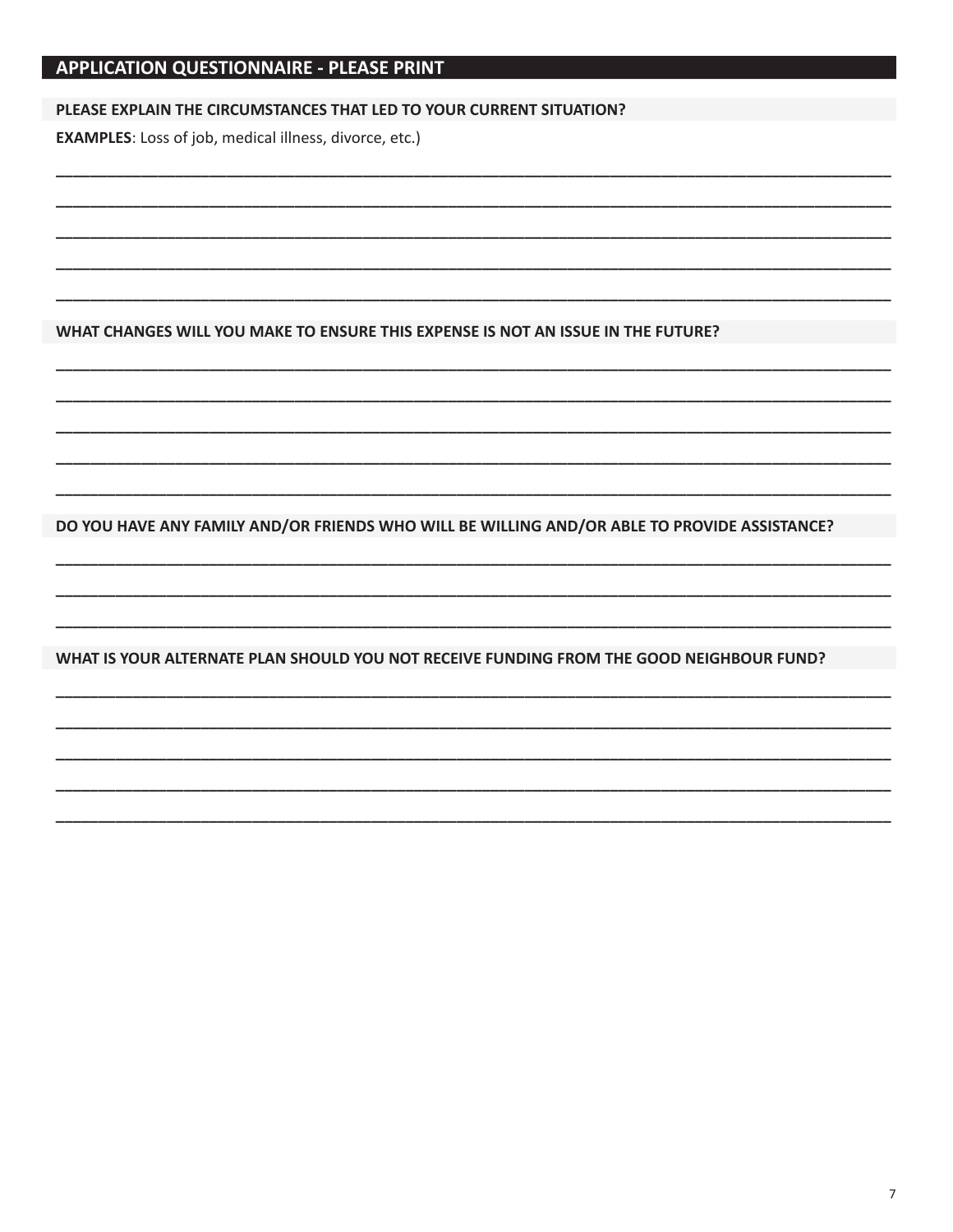### The Good Neighbour Fund is considered a Charity of last resort. It is expected that you have turned to other organizations for assistance before coming to us.

PLEASE LIST ALL OTHER AGENCIES/ORGANIZATIONS THAT YOU HAVE CONTACTED FOR ASSISTANCE FOR THIS NEED?

| <b>AGENCY</b>                                                                 | <b>AMOUNT</b>                                        |                           |                          |
|-------------------------------------------------------------------------------|------------------------------------------------------|---------------------------|--------------------------|
|                                                                               |                                                      | APPROVED □ NO □ PENDING □ |                          |
|                                                                               | $\frac{1}{2}$                                        | APPROVED □ NO □ PENDING □ |                          |
|                                                                               |                                                      | APPROVED □                | $NO \Box$ PENDING $\Box$ |
|                                                                               | $\frac{1}{2}$                                        | APPROVED □ NO □ PENDING □ |                          |
|                                                                               | \$<br><u> 1990 - Johann Barbara, martin a</u>        | APPROVED □ NO □ PENDING □ |                          |
| If NO please explain.                                                         |                                                      |                           |                          |
|                                                                               |                                                      |                           |                          |
|                                                                               |                                                      |                           |                          |
|                                                                               |                                                      |                           |                          |
|                                                                               |                                                      |                           |                          |
|                                                                               |                                                      |                           |                          |
| HAVE YOU RECEIVED OTHER FINANCIAL ASSISTANCE AT ANY TIME IN THE LAST 5 YEARS? |                                                      |                           |                          |
| YES $\Box$ NO $\Box$                                                          | If YES, please list the organization and the amount. |                           |                          |
|                                                                               |                                                      | $\frac{1}{2}$             |                          |
|                                                                               |                                                      |                           |                          |
|                                                                               |                                                      |                           |                          |
|                                                                               |                                                      |                           |                          |
| Please explain.                                                               |                                                      |                           |                          |
|                                                                               |                                                      |                           |                          |
|                                                                               |                                                      |                           |                          |
|                                                                               |                                                      |                           |                          |
|                                                                               |                                                      |                           |                          |
|                                                                               |                                                      |                           |                          |

#### **IMPORTANT INFORMATION**

PLEASE INCLUDE A LETTER OF SUPPORT FROM A SOCIAL WORKER, SUPPORT WORKER, OR HEALTHCARE WORKER IF YOU HAVE BEEN WORKING WITH ONE.

### IS THERE ANYTHING ELSE YOU WOULD LIKE TO SHARE TO HELP US MAKE OUR DECISION?

(Please provide on separate page)